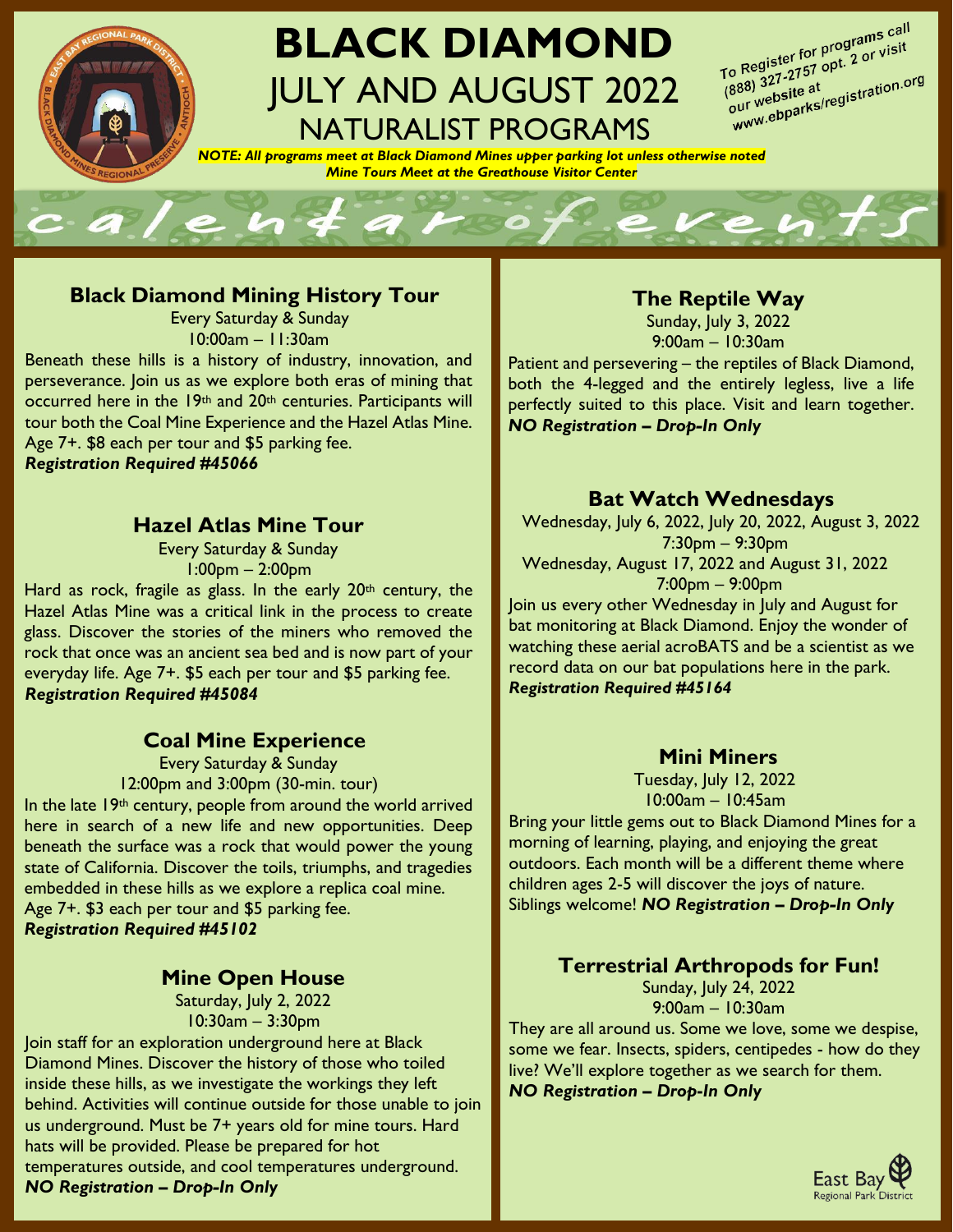

# **BLACK DIAMOND** JULY AND AUGUST 2022 NATURALIST PROGRAMS

To Register for programs call<br>To Register for programs call<br>To 32, 327-2757 opt. 2 or old of To Register for programs can<br>(888) 327-2757 opt. 2 or visit<br>(888) 327-2757 opt. 2 or visit o Registo:<br>888) 327-2757 opt. 2<br>our website at<br>our webparks/registration.org<br>www.ebparks/registration.org  $(888)$  327-215<br>our website at<br>our webparks

*NOTE: All programs meet at Black Diamond Mines upper parking lot unless otherwise noted*

#### **Somersville Townsite Walk**

Saturday, August 6, 2022 10:00am – 11:00am Discover the geologic and cultural history of California's largest coal mining community! On this short stroll you'll see mining ruins, building sites, and hidden history of Coal Country. *NO Registration – Drop*-*In Only*

#### **No Swimming Pool: The Chaparral**

Sunday, August 7, 2022 8:30am – 10:30am

Survival Mode – Summer on the Rocks. Take a short, steep trek and learn about what it takes to get by between a rock and a hot place. The Chaparral Loop is very steep and uneven terrain. *NO Registration – Drop*-*In Only*

#### **Black Diamond Night, West Side**

Sunday, August 21, 2022 6:00pm – 10:00pm This 6-mile hike out through Nortonville and back along the ridges, in the dark, is steep, rugged, and a little scary. With friends, it can be a magical experience. Age 10+. Please bring appropriate clothing, flashlight, water, and snacks. *Registration Required #45152*

#### **Black Diamond Nature Hike**

Saturday, August 27, 2022 10:00am – 12:00pm Take in the beauty of Black Diamond Mines Regional Preserve on this 2-mile walk through the hills. Discover what wonderful plants and wildlife call this place home. *NO Registration – Drop*-*In Only*

#### **Black Diamond Night, East Side**

Sunday, August 28, 2022 6:00pm – 10:00pm

An East Bay Parks Naturalist will lead on this rare chance to explore Sand Creek's headwaters and the Star Mine area under a moonless sky for 6.5-miles. Age 10+. Please bring appropriate clothing, flashlight, water, and snacks. *Registration Required #45159*

### **National Eat Outside Day Hike**

Wednesday, August 31, 2022 6:00pm – 8:00pm Bring the family and a picnic dinner to enjoy National Eat

Outside Day. After enjoying our meal, we will enjoy an evening in the park with a light hike around historic Somersville. Bring water, binoculars, and flashlight. *NO Registration – Drop-In Only*

#### **Beat the Heat Shoreline Stroll** *Martinez Shoreline Parking Area*

Saturday, July 16, 2022 8:00am – 9:30am Walk the cool morning trails at Martinez Shoreline and discover the many mysteries of the marsh, from a sunken ship to animals that drink salt water. *NO Registration – Drop*-*In Only*

# **Evening Lake Stroll**

*Contra Loma – Boat Launch* Friday, July 29, 2022 Friday, August 12, 2022 7:00pm – 8:15pm

Enjoy a 3-mile stroll on even terrain around Contra Loma reservoir and learn about the local wildlife that call this summer oasis home. Age 7+. Bring flashlights, water, snack, and sturdy shoes. *Registration Required #45161 and #45163*

## **Beat the Heat, Early Morning**

*Contra Loma – End of Fredrickson Lane* Sunday, August 14, 2022 8:00am – 10:30am Walk now. Swim later. Join neighbors and a friendly East Bay Parks Naturalist on an early 3-mile stroll to get to know your local park better. Age 6+.

*NO Registration – Drop*-*In Only*

**Beat the Heat Shoreline Stroll** *Bay Point Staging Area* Saturday, August 20, 2022 8:00am – 9:30am

Walk the cool morning trails at Bay Point Regional Shoreline and discover the many mysteries of the marsh, from nearby military history to animals that drink salt water. *NO Registration – Drop*-*In Only*